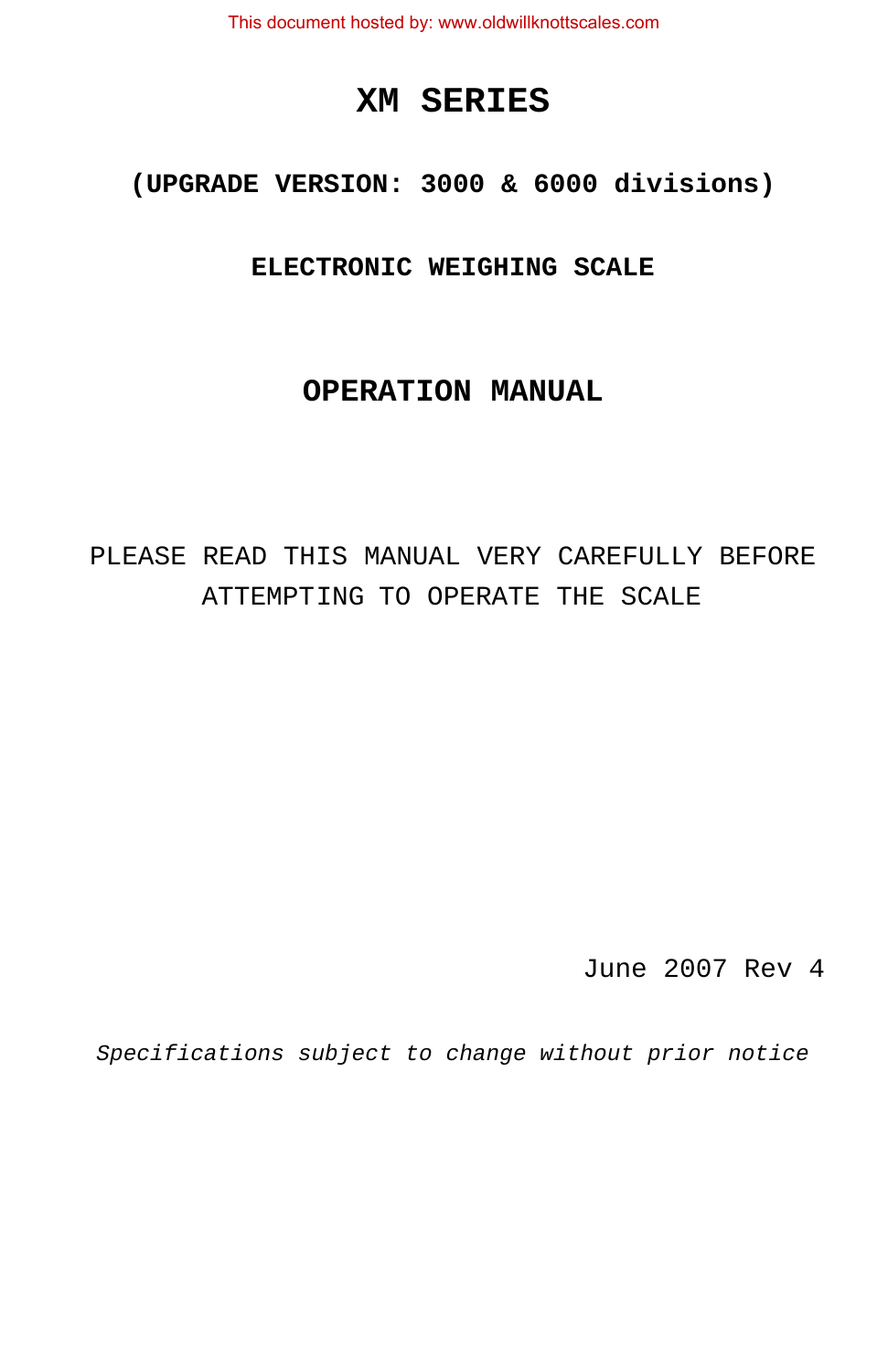## **CONTENTS**

## **CAUTIONS**

- 1. INSTALLATION
- 2. SPECIFICATIONS
- 3. KEYBOARD LAYOUT AND DESCRIPTION
- 4. INITIAL SETUP
- 5. INSTRUCTION FOR USE
- 6. TROUBLE SHOOTING
- 7. DAILY CARE AND MAINTENANCE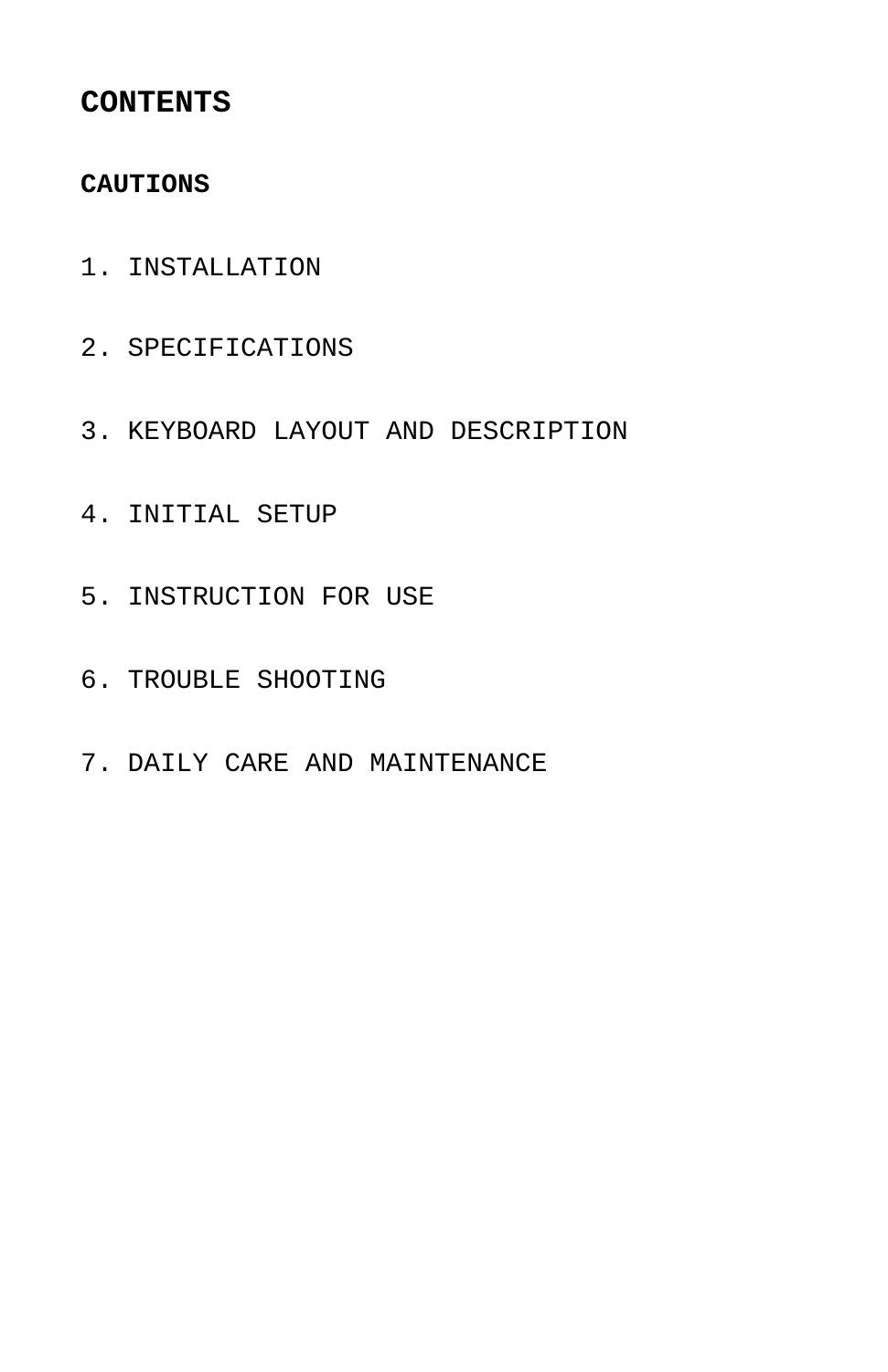## **CAUTIONS**

- 1. This unit is legal for trade only when it is sealed (and/or stamped) and bearing a serial number. Do not attempt to break the seal (or stamp) affixed to this scale or remove the serial number. Contact your dealer for more information and after sales service.
- 2. For most accurate weighing result, do not use this scale in where or when the environment condition falls outside as those listed on **SPECIFICATIONS**.
- 3. Do not attempt to open this unit or conduct any trouble shooting other than those listed in **TROUBLE SHOOTING**.
- 4. Do not use this scale for chemical substances or in any environment that contains chemical vapor.
- 5. Precision measuring instrument, handle with care.
- 6. Do not open scale. No user serviceable parts inside.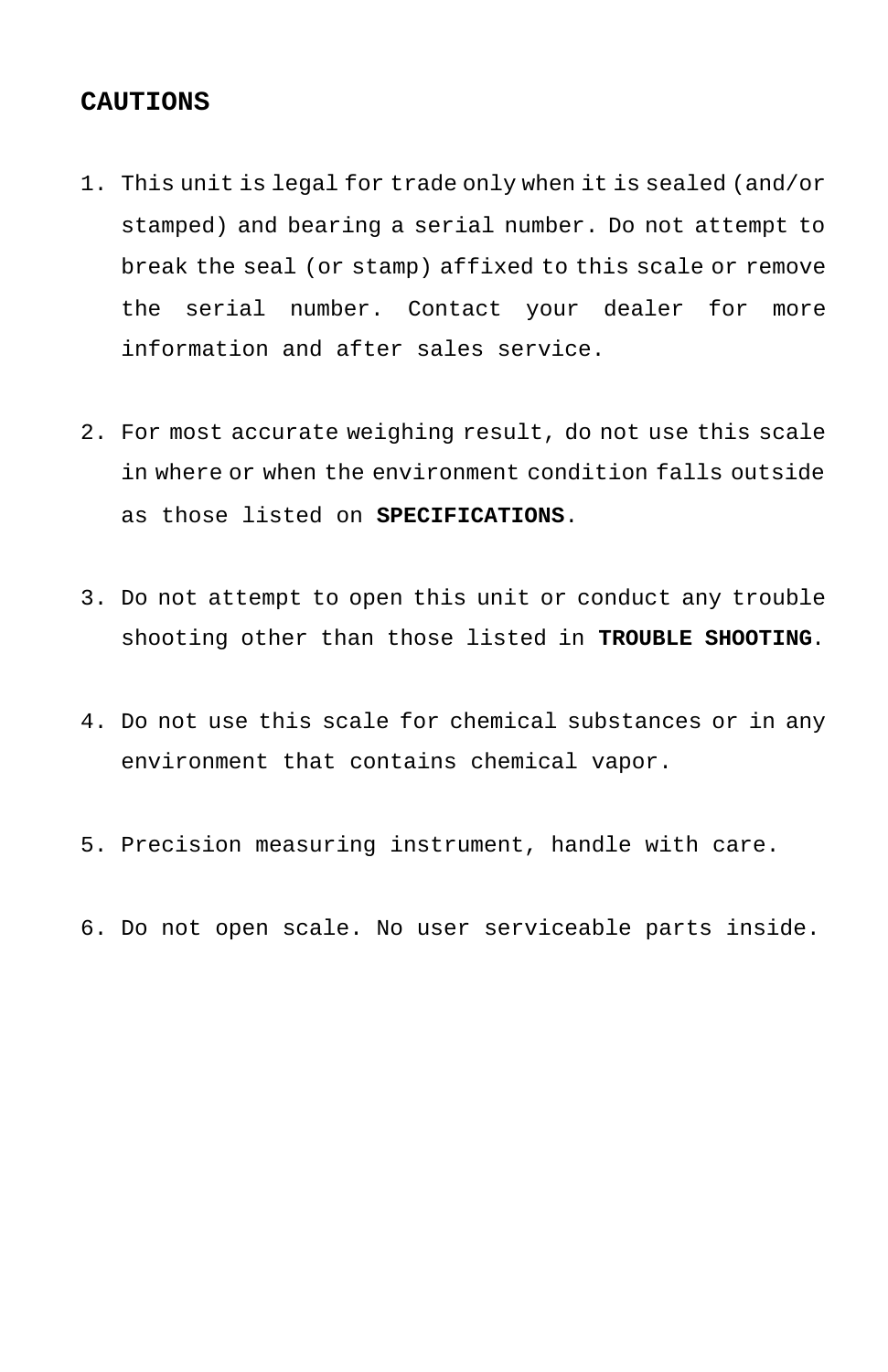## **1. INSTALLATION**

1.1 Check and make sure that the following accessories are included: Operation Manual x 1 Scale x 1 Plastic platter x 1 Stainless steel cover x 1 (Optional) Power adaptor x 1 Dust Cover x 1

Contact your dealer if any item is missing.

- 1.2 Place the stainless steel platter (if purchased) onto the plastic platter.
- 1.3 Power on the scale
	- a. Before charging the scale or power on with the adaptor supplied, please make sure the input voltage listed on the back of the adaptor matches with the local voltage. If not, do not use it and contact your dealer immediately.
	- b. Before first time use, charge the scale for at least 8 hours to ensure the best performance.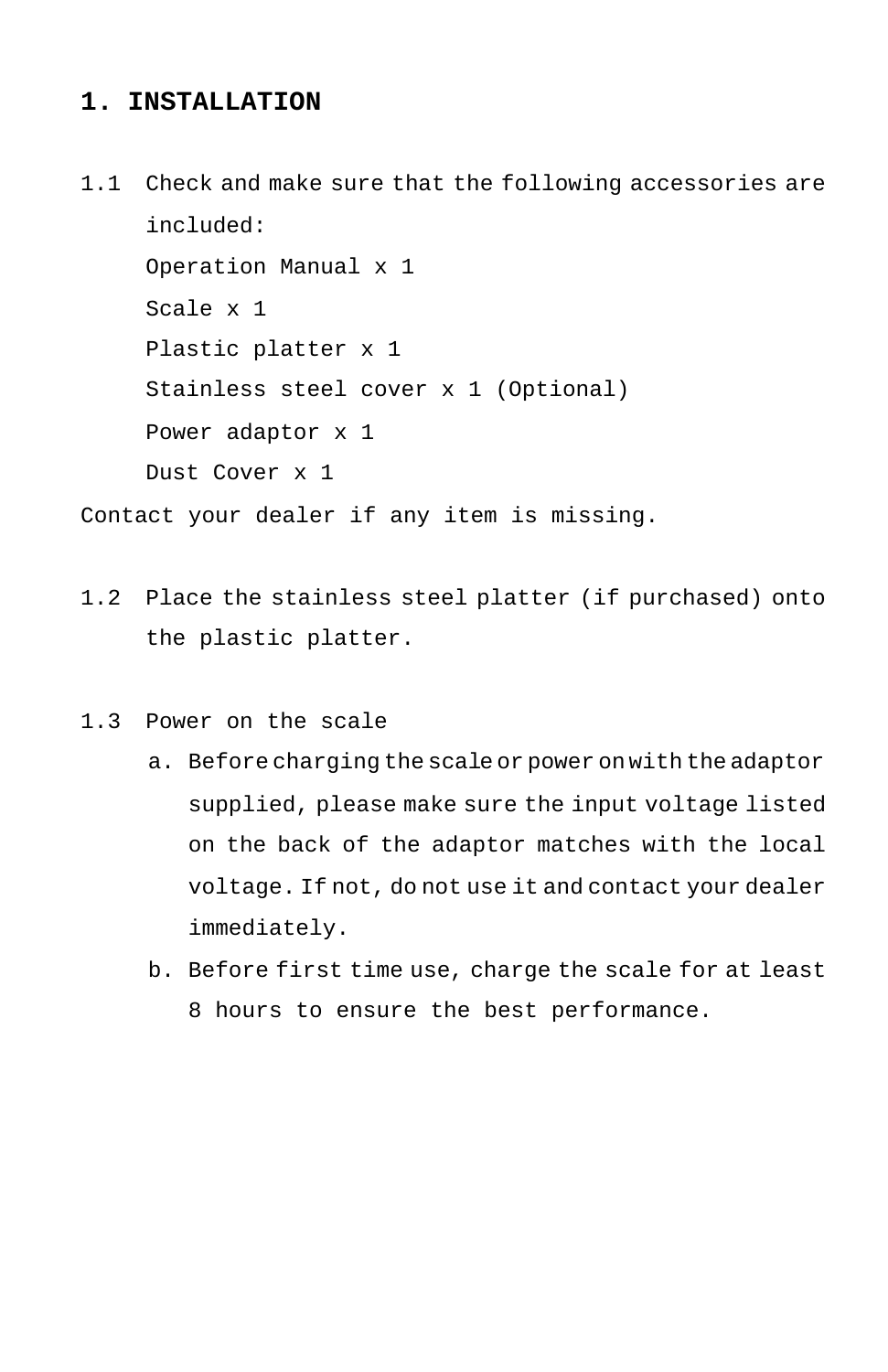## **2. SPECIFICATIONS**

| Model No.                                              | Capacity                         | Readability | Display    |  |
|--------------------------------------------------------|----------------------------------|-------------|------------|--|
|                                                        | (Max)                            | (e)         | Resolution |  |
| XM-1500                                                | 1500q                            | 0.5q        |            |  |
| XM-3000                                                | 3000q                            | 1q          |            |  |
| XM-6000                                                | 6000q                            | 2g          | 1/3000     |  |
| XM-15K                                                 | 15kg                             | 5q          |            |  |
| $XM-30K$                                               | 30kg                             | 10g         |            |  |
| XM-3000                                                | 3000g                            | 0.5q        |            |  |
| XM-6000                                                | 6000g                            | 1g          | 1/6000     |  |
| XM-30K                                                 | 30kq                             | 5g          |            |  |
| XM-1500                                                | 1500q                            | 0.2g        | 1/7500     |  |
| XM-15K                                                 | 15kg                             | 2q          |            |  |
| Tare Range                                             | Tare Range (Subtractive)<br>Full |             |            |  |
| Power-on                                               |                                  | $±10$ % Max |            |  |
| Zero Range                                             |                                  |             |            |  |
| Zero Range                                             | $±2$ % Max                       |             |            |  |
| Power Source By Built-in Rechargeable Battery or AD/DC |                                  |             |            |  |
|                                                        | Power Adaptor                    |             |            |  |
| Operating                                              | $0^{\circ}$ ~40°C (32°~104°F),   |             |            |  |
| Environment                                            | Non-condensed. R.H.≦ 85%         |             |            |  |

# *Specifications subject to change without notice*

## **NOTE:**

Display resolutions of avoirdupois weight units (lb/lb and

lb/oz) are also available in high resolution mode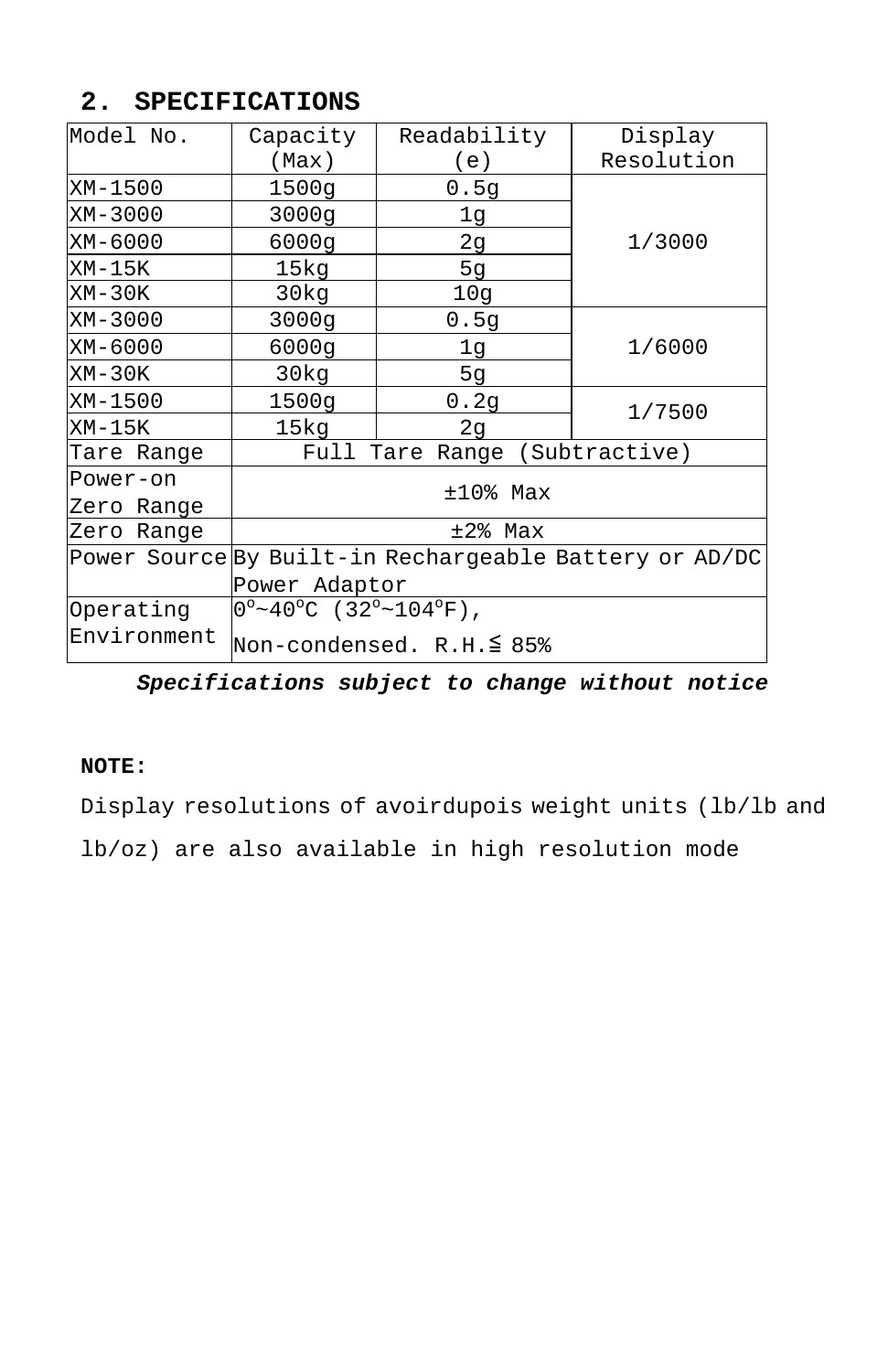## **3. KEYBOARD LAYOUT AND DESCRIPTION**



### **1. OFF KEY**

Press this key to turn scale off

## **2. ON/ZERO KEY**

Press this key to turn scale on or set weight to zero

#### **3. MODE KEY**

Press this key to shift among different weight units and/or turn backlight (if supplied)on/off

#### **4. TARE KEY**

Press this key to tare off the weight of a container

#### **5. WEIGHT UNIT INDICATOR**

This indicator appears to indicate the weighing unit currently engaged, metric (kg/g) or avoirdupois (lb) weight units.

## **6. ZERO INDICATOR**

This indicator appears to indicate a zero weight status

#### **7. TARE INDICATOR**

This indicator appears to indicate the tare function is in operation and weight displayed is net weight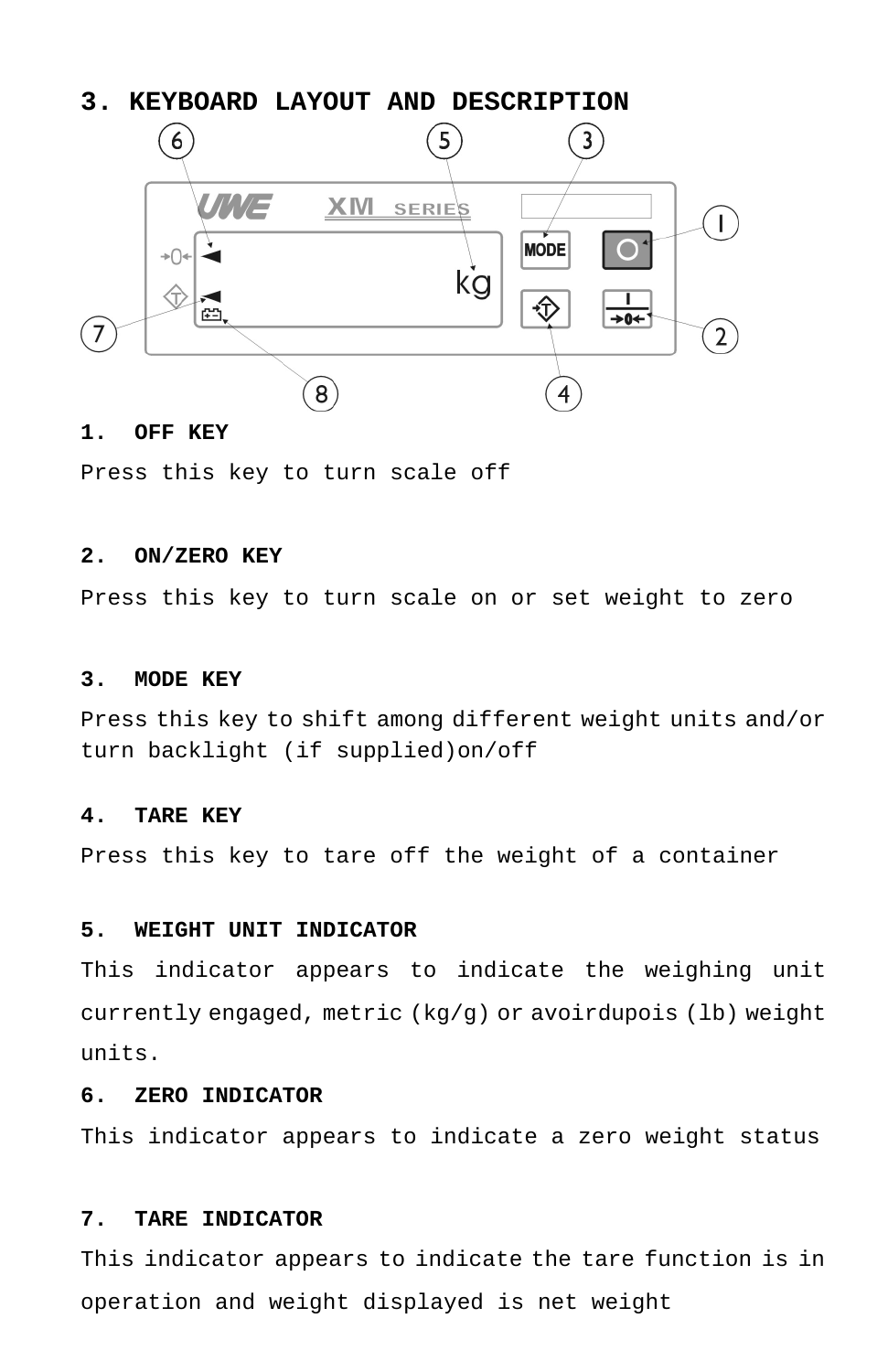## **8. LO-BAT INDICATOR**

When this indicator appears, recharge the scale immediately. Failure to do so may cause unrecoverable damage to the rechargeable battery inside scale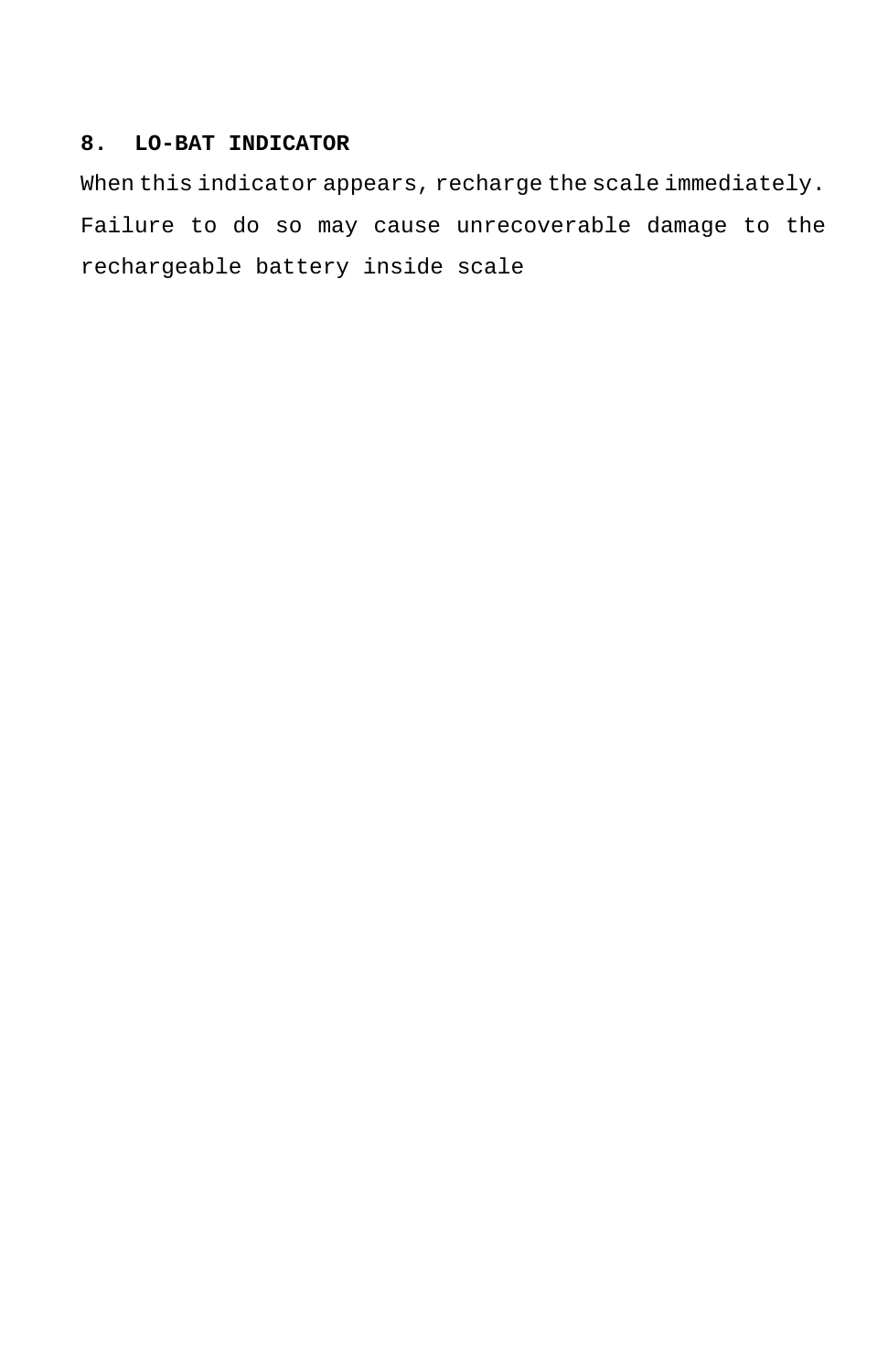#### **4. INITIAL SETUP**

## **4.1 PLACING THE SCALE**

In order to obtain an accurate weighing result, the scale must be placed on a strong and level surface.

If required, adjust the adjustable feet underneath scale to obtain a level position. Refer to the bubble indicator for leveling condition.

#### **4.2 INTERNAL SETTING**

#### **4.2.1 Select Weight Unit**

The scale is equipped with metric and avoirdupois weight units. Default setting = metric weight unit only. Follow the below steps to enable/disable the avoirdupois units.

a. Turn scale off

- b. Press and hold **TARE**, then press **ON/ZERO**. Scale displays **F.1**
- c. Press **TARE** twice
- d. Scale displays **F.3**
- e. Press **MODE** to select weight unit according to the **WEIGHT UNIT INDICATOR**

-To enable the avoirdupois units, press **TARE** when "lb" sign appears

-To disable the avoirdupois units, press **TARE** when "kg" or "g" appears

f. Press **ON/ZERO** to confirm and return to normal operation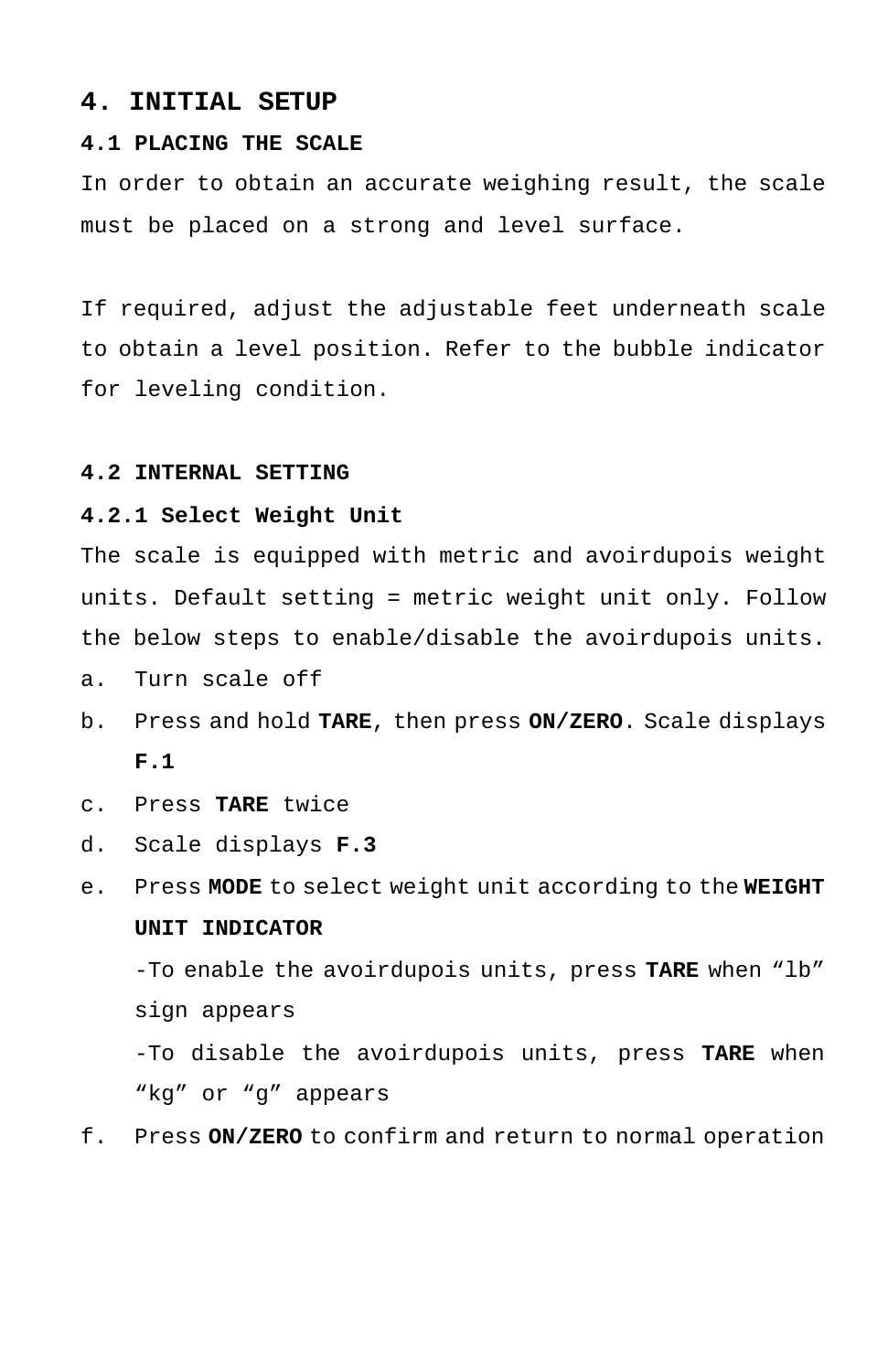#### **NOTE:**

To comply with the law of certain countries and certain approval requirements, the avoirdupois weight units may be disabled. Contact your dealer for more information.

## **4.2.2 Select Auto Power Off Setting**

The scale is equipped with **Auto Power Off Function**. The scale will turn off automatically if the value remains unchanged for 4 minutes. Follow the below steps to enable/disable **Auto**

#### **Power Off Function**

- a. Turn scale off
- b. Press and hold **TARE**, then press **ON/ZERO**
- c. Scale displays **F.1**
- d. Press **TARE** three times
- e. Scale displays **F.4**
- f. Press **MODE** to shift between **0.\_OFF** and **4.\_OFF**. -To enable**Auto Power Off Function**, press**TARE** when**4.\_OFF** appears.

-To disable **Auto Power Off Function**, press **TARE** when **0.\_OFF** appears.

g. Press **ON/ZERO** to confirm and return to normal operation.

## **4.3 SELECT BAUD RATE & TRANSMISSION PROTOCOL**

This scale is equipped with 3 RS232C output baud rate and 2 transmission protocol settings for user to select.

- a. Turn scale off
- b. Press and hold **TARE**, then press **ON/ZERO**
- c. Scale displays **F.1**
- d. Press **TARE** four times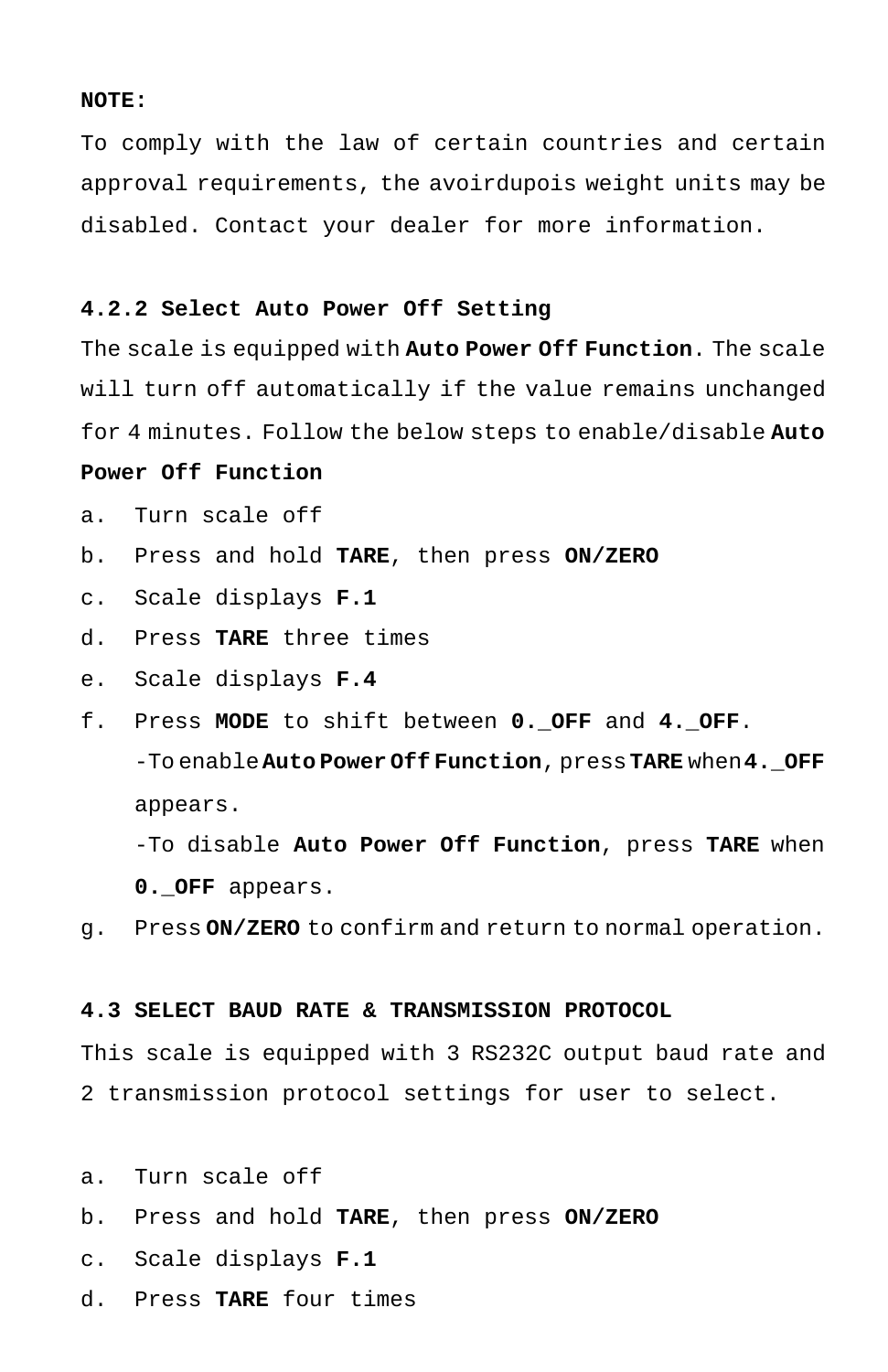- e. Scale displays **F.5**
- f. Press **MODE** to enter baud rate setup
- g. Press **MODE** to select baud rate of 4800, 9600, 19200.
- h. Press & hold **MODE** to enter transmission protocol setup
- i. Press **MODE** to select protocol of N81 or E71
- j. Press **TARE** when complete the selection
- k. Press **ON/ZERO** to return to normal operation

#### **4.4 SELECT TRANSMISSION MODE**

This scale provides 2 types of data transmission mode depend

on the requirement and environment.

- a. Turn scale off
- b. Press and hold **TARE**, then press **ON/ZERO**
- c. Scale displays **F.1**
- d. Press **TARE** five times
- e. Scale displays **F.7**
- f. Press **MODE** to enter and select transmission mode "Trans.1" or "Trans.2"
- g. Press **TARE** to confirm and press **ON/ZERO** to return normal operation

## **NOTE 1:**

"**Trans.1**" is to transmit data continuously after reading is stable

"**Trans.2**" is to transmit single data only after reading is stable, can also be used for linking to printers. Scale must

# **return to Zero before the printer will print again NOTE 2:**

No transmission will be activated if weight detected is less than 20e.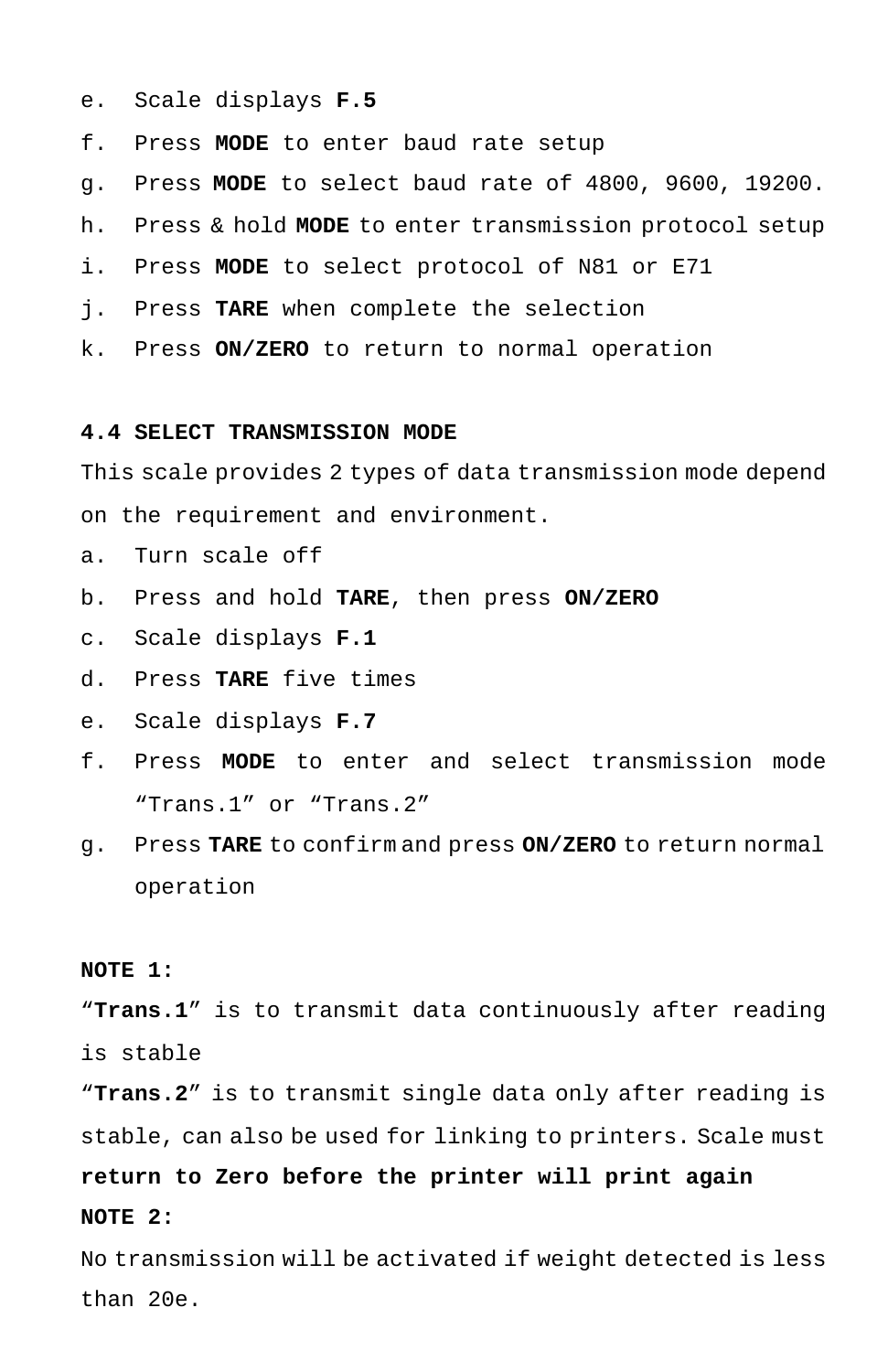The default data output format of the scale is Baud Rate =  $9600$ Data Bit =  $8$ Stop Bit  $= 1$ Parity = None **4.5 COMPUTER DATA RS232C OUTPUT (Optional)** There are two methods to test to see if the setup for RS232 output is done properly, for DOS and WINDOWS.

#### **4.5.1 To Use With DOS**

- a. Create BASICA computer program file as below by using EDIT command to enable the computer to receive data sent by scale.
- 10 OPEN "COM**\***:9600, N,8,2,CS,DS,CD" AS#1
	- **\***: Input 1 if the input port of computer is COM 1, or input 2 for COM 2 ...etc.
- 20 LINE INPUT #1, A\$
- 30 PRINT A\$
- 40 GOTO 20
- 50 END

b. Save the above program file and type the command "run" following by the Enter key.

## **4.5.2 To Use With Microsoft Windows®**

In Windows, there is a built-in software program called Hyper Terminal, which can be accessed by: Start -> All Programs -> Accessories -> Communication -> Hyper Terminal.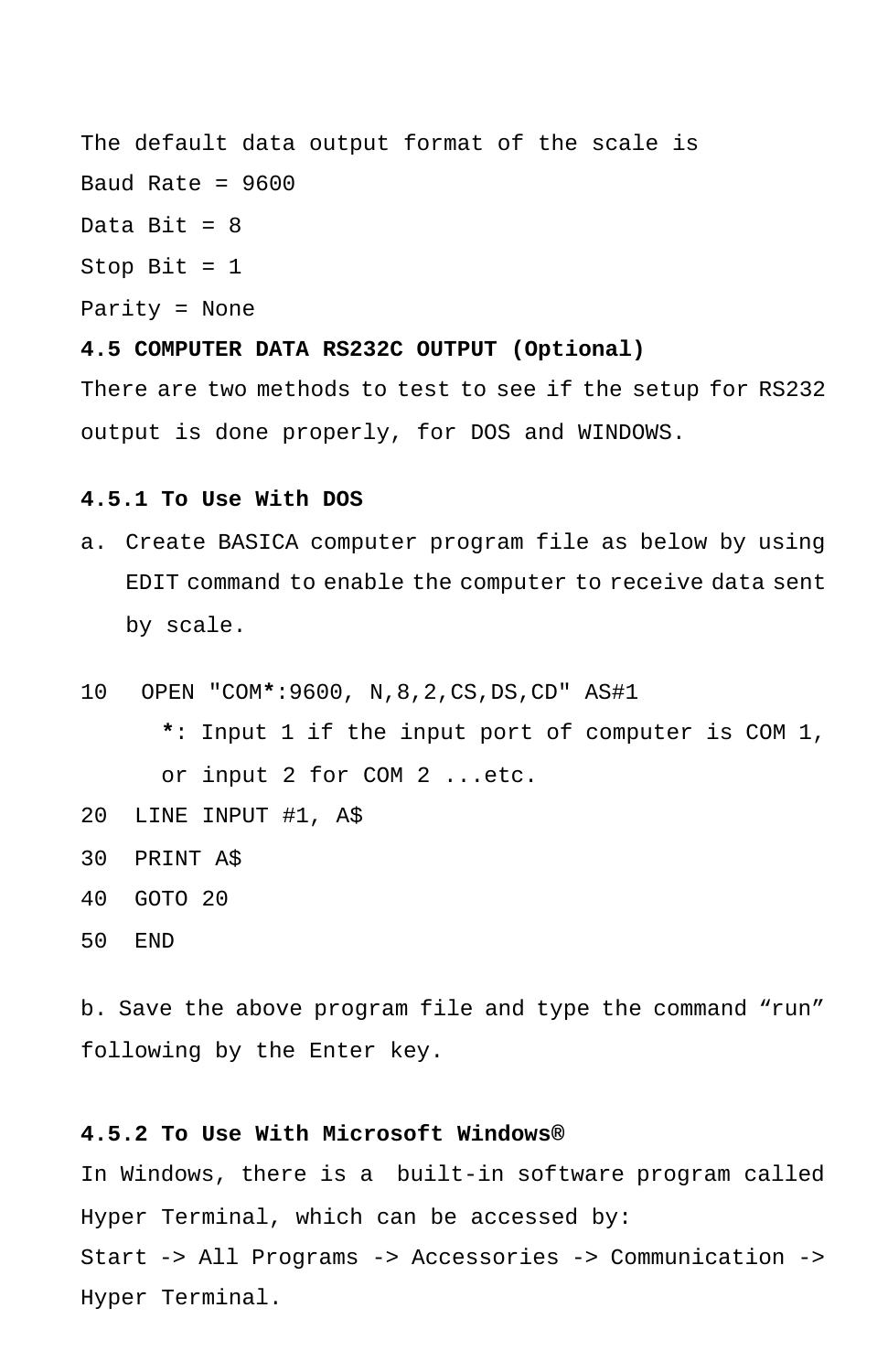Note! Microsoft Windows® is a registered trademark of Microsoft Inc.

To load data directly into other Microsoft Windows® programs such as Word® or Excel®, use **Wedgelink**® software available from your dealer or **Intelligent Weighing Technology, Inc. 4.6 How to Connect RS232**

PIN ASSIGNMENT

SCALE(25PIN D-SUB,FEMALE) PC(25PIN D-SUB,MALE)

| PIN #1        | FG  | PIN #1  | FG         |
|---------------|-----|---------|------------|
| $PIN$ #2      | RXD | PIN #2  | TXD        |
| <b>PIN #3</b> | TXD | PIN #3  | RXD        |
| $PIN$ #4      | RTS | PIN #4  | RTS        |
| <b>PIN #5</b> | CTS | PIN #5  | CTS        |
| $PIN$ #6      | DSR | PIN #6  | DSR        |
| PIN #7        | GND | PIN #7  | GND        |
| PIN #8        | CD  | PIN #8  | CD         |
| PIN #20       | DTR | PIN #20 | <b>DTR</b> |

\*\* RTS & CTS have been shorted internally.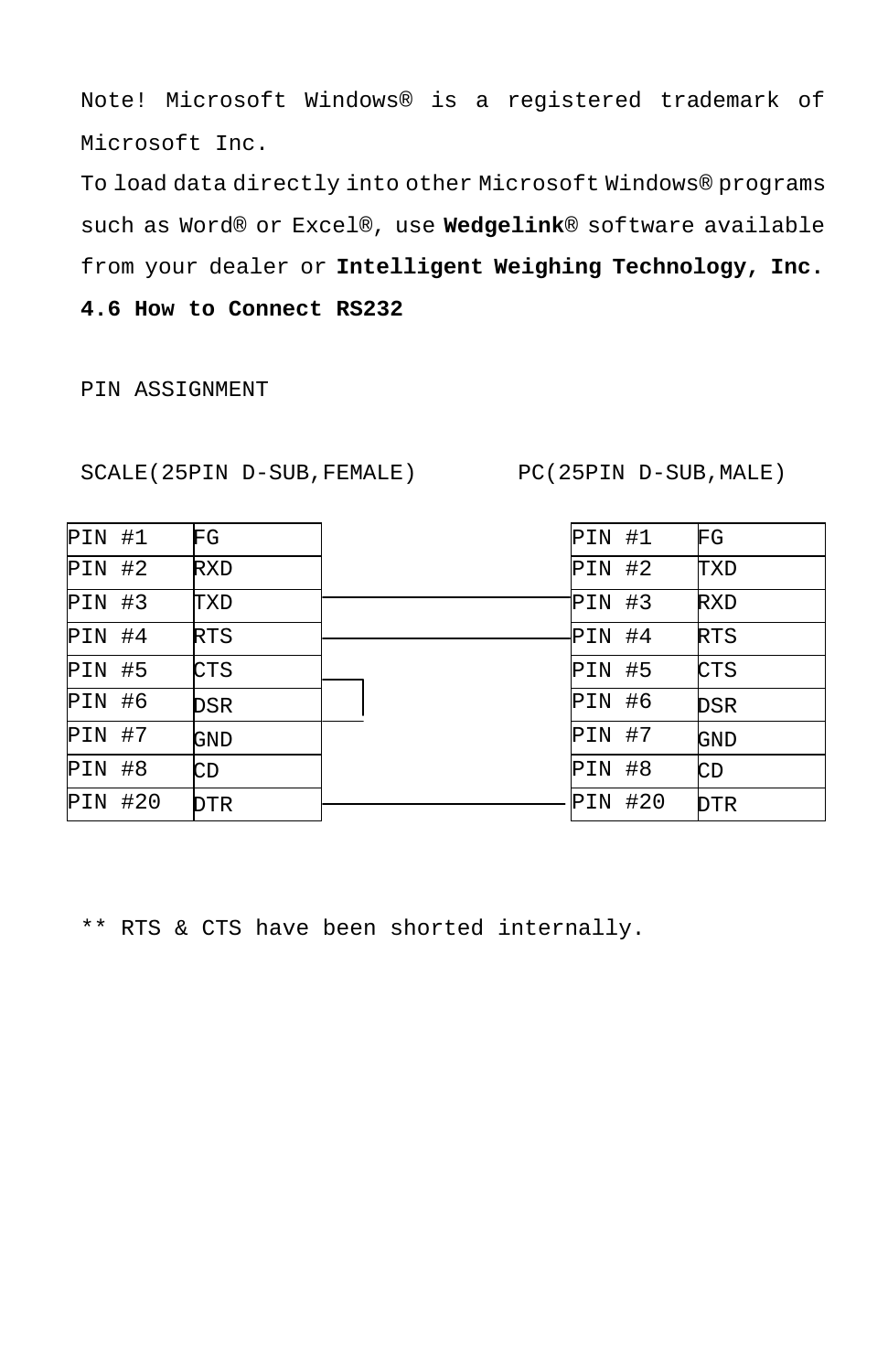## **5. INSTRUCTION FOR USE**

## **5.1 BEFORE WEIGHING**

Make sure that:

- a. The plastic platter is placed correctly on top of load receptor and the stainless steel platter cover (if supplied)is placed on the plastic platter.
- b. The scale is placed on a level and strong surface.
- c. The scale is turned on.
- d. The **ZERO INDICATOR** is on. If not, press **ON/ZERO** to set display to zero.

#### **5.2 WEIGHING**

- a. Always place an object onto the platter gently. Excessive force applied to platter may cause damage to sensor inside scale.
- b. The weight of the object will be displayed automatically.
- c. It is a good practice to remove all loads from platter after weighing. It would prolong the lifetime of scale.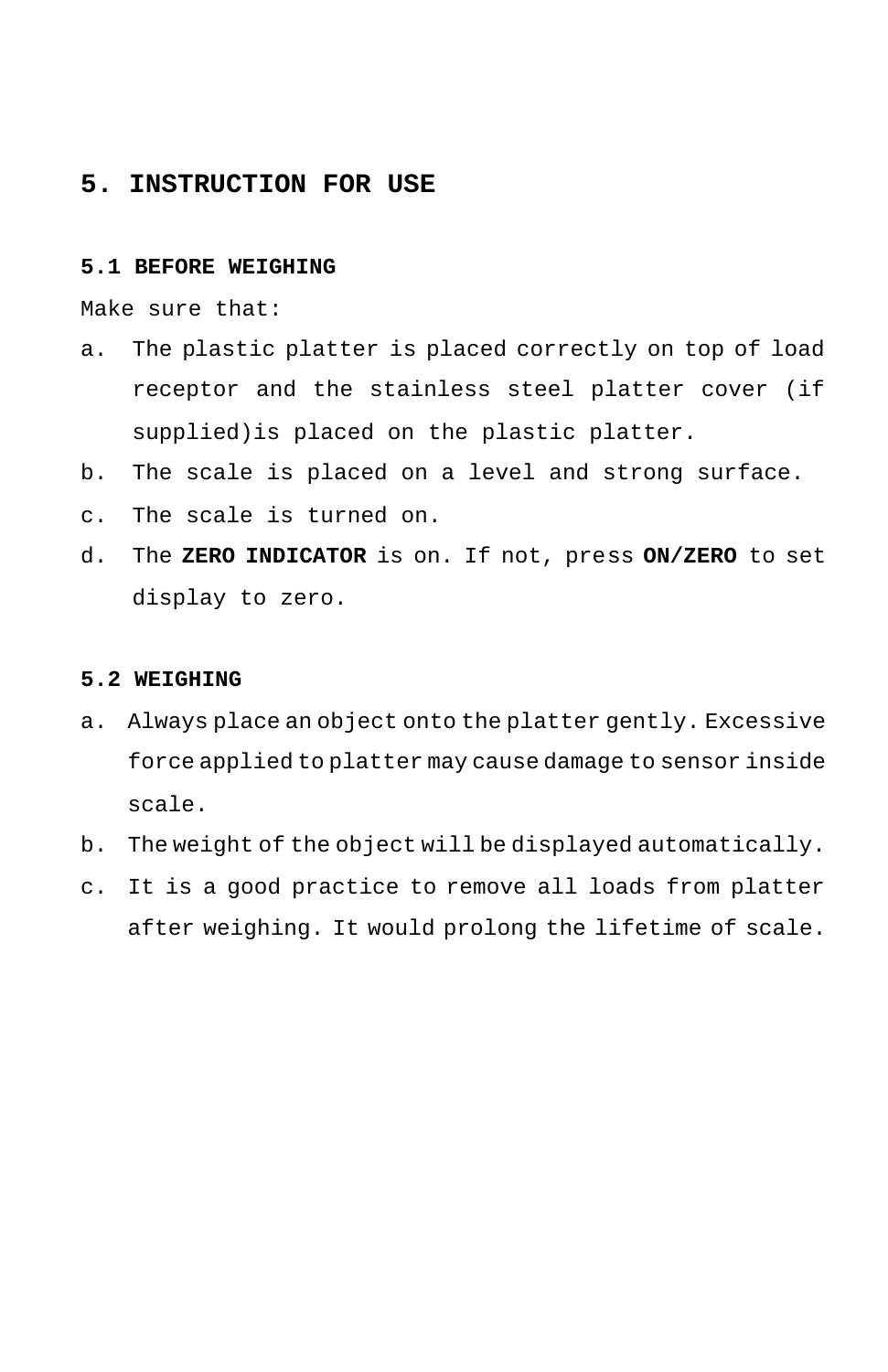#### **5.3 SELECT WEIGHT UNIT**

Press **MODE** to shift between metric or avoirdupois weight units. Refer to **4.2.1** for internal setting procedures.

The weight unit used before power off will be employed when the scale is turned on again.

#### **5.4 SMART POWER SAVING FUNCTION**

When this function is enabled, the backlight if supplied will turn off when constant/zero weight is detected and remains stable for about 20/10 seconds. Backlight will be automatically turned on again when a new weight is detected.

#### **5.5 SET DISPLAYED VALUE TO ZERO WHEN UNLOADED**

By pressing **ON/ZERO,** a positive or negative weight displayed will be set to zero and **ZERO INDICATOR** appears.

Refer to **SPECIFICATIONS** for maximum zero range.

#### **5.6 TARE OFF THE WEIGHT OF A CONTAINER**

When a container is used, follow the steps below to tare off the weight of the container and get the net weight.

a. Remove all loads from platter

- b. Make sure that the **ZERO INDICATOR** is on
- c. Place the container on the platter
- d. Press **TARE**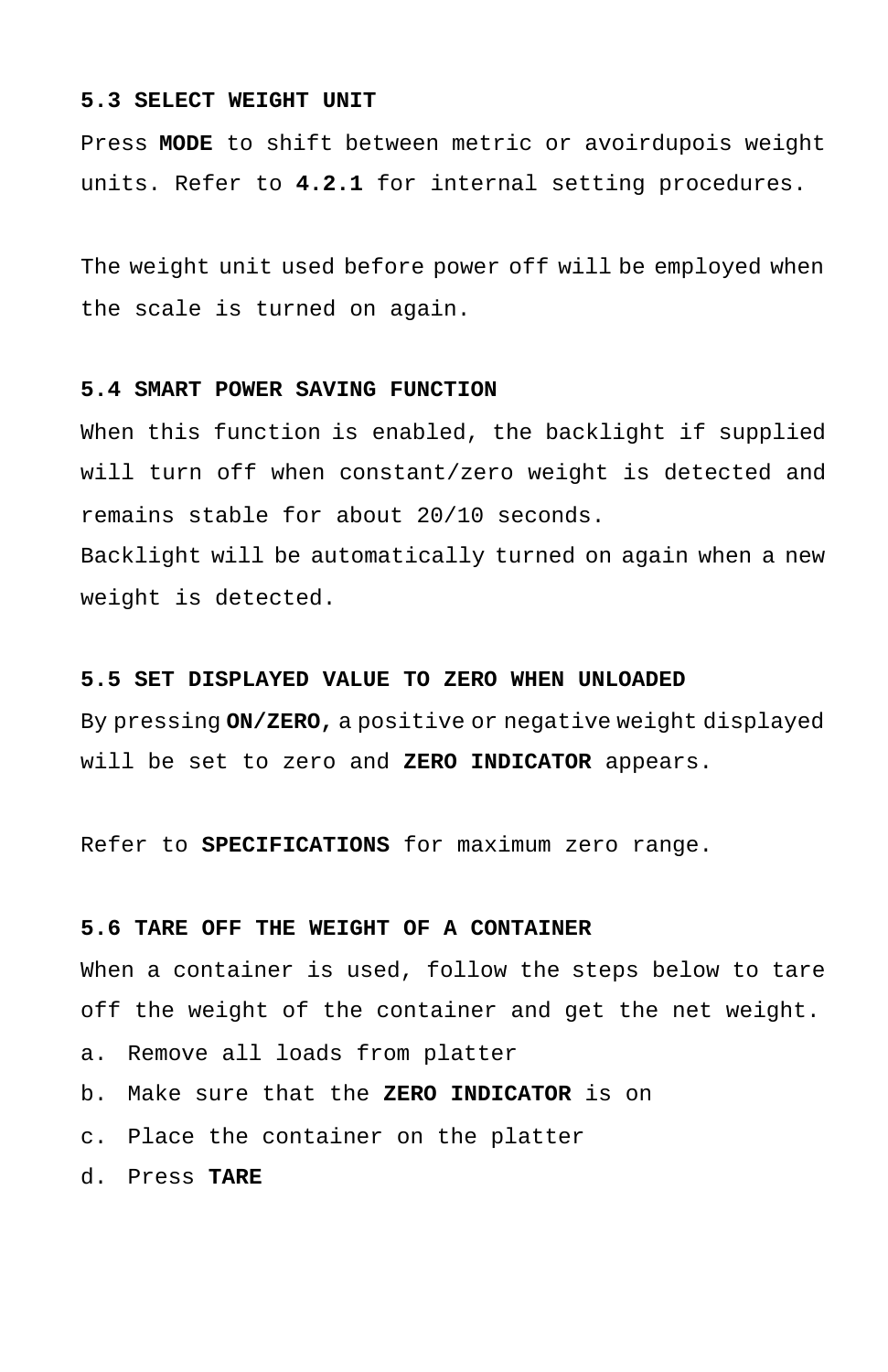After pressing **TARE**, the **TARE INDICATOR** will appear.

Refer to **5.2** for weighing procedures. Weight displayed under is the net weight of the subject matter. Refer to **SPECIFICATIONS** for maximum tare range.

#### **5.7 CLEAR THE TARE FUNCTION**

Remove all loads from platter then press **TARE**. After pressing **TARE**, the **TARE INDICATOR** will disappear.

## **5.8 AUTO TARE FUNCTION**

This scale is equipped with auto tare function which tares off the weight of a container automatically when this function is engaged. The tare weight is also automatically cleared when container is removed from platter.

- a. To enable the function, clear everything off platter before switch on scale
- b. Under zero weight status, press and hold **TARE** until "**Tr\_on**" shows on display
- c. To disable the function, press and hold **TARE** until **"TroFF"** shows on display

#### **5.9 EXTENDED DISPLAY**

This scale is equipped with extended display function for reference purpose only. To activate the function, press and hold **MODE** for 2 seconds and display will flash the extended digit for 5 seconds before return to normal.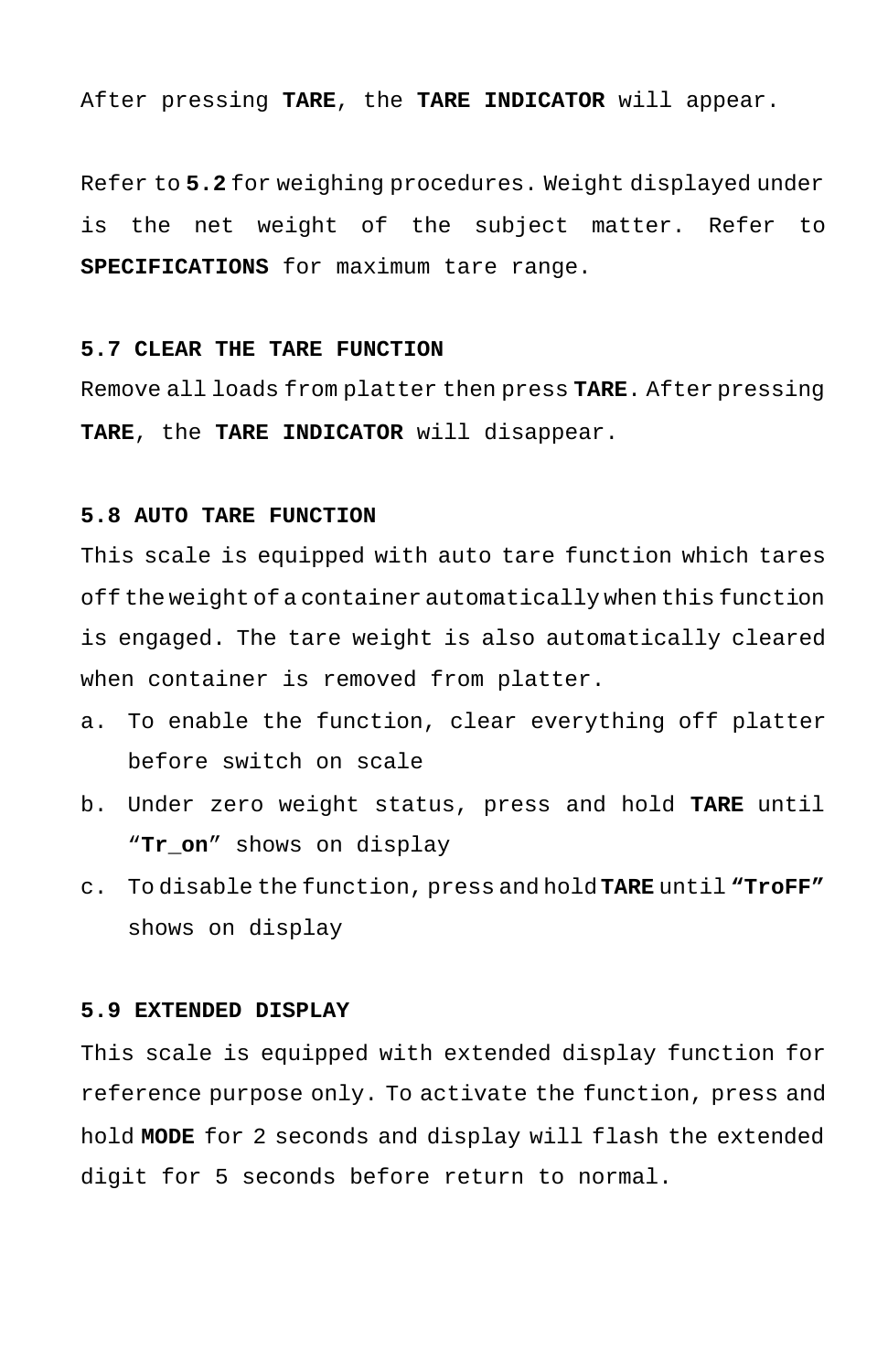## **5.10 RECHARGE THE SCALE**

The scale is equipped with a built-in rechargeable battery. When the **LO-BAT INDICATOR** appears, recharge the scale immediately. Failure to do so may cause unrecoverable damage to the rechargeable battery.

The **IN-CHARGE INDICATOR** is located at the side of scale next to the DC jack. Red color: Recharging in process Yellow/Green color: Charging completed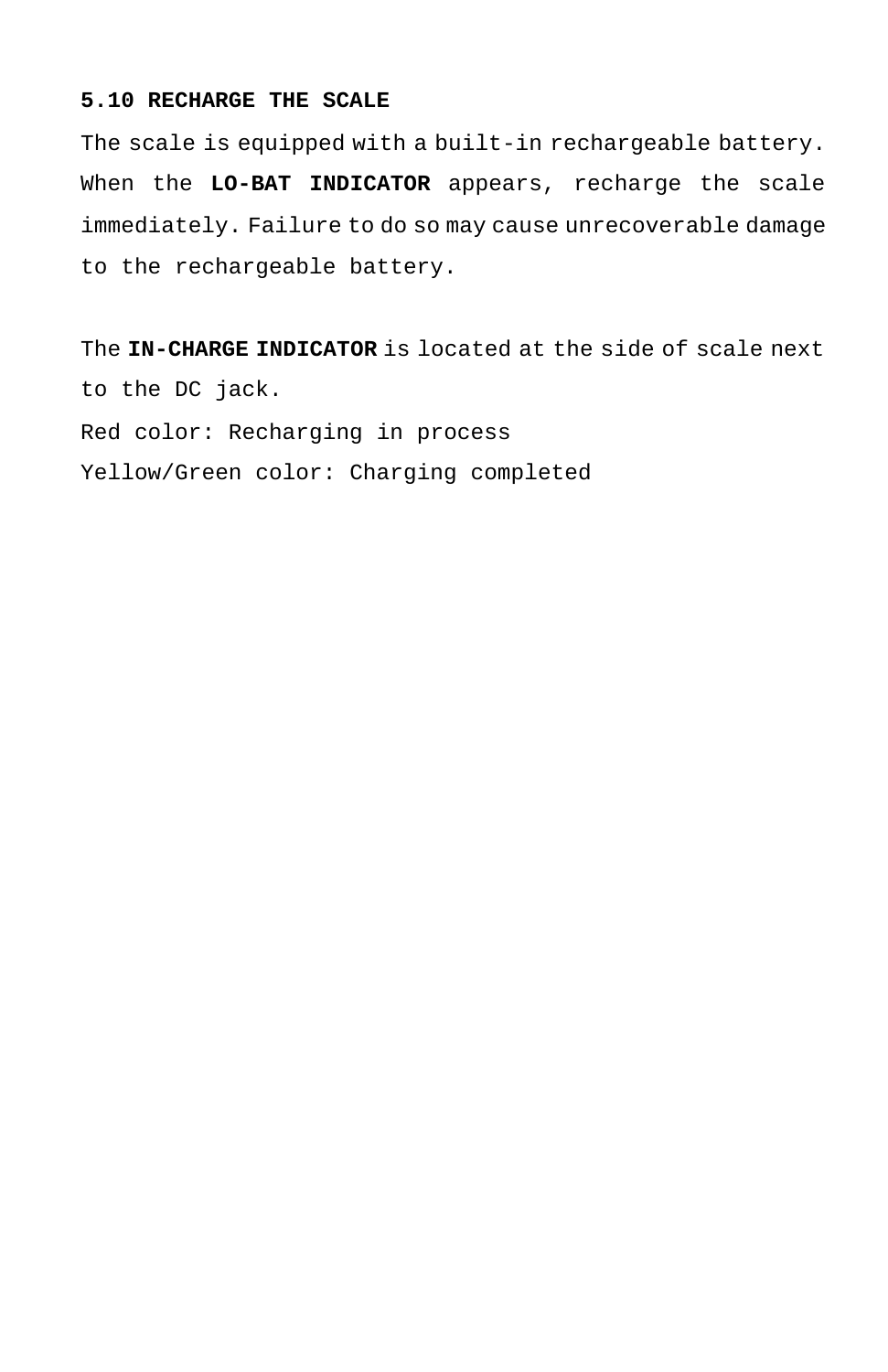# **6. TROUBLE SHOOTING**

| Syndrome | Scale cannot be turned on                          |  |  |  |
|----------|----------------------------------------------------|--|--|--|
| Check:   | Is the scale charged?                              |  |  |  |
| Action:  | Recharge the scale for at least 8 hours before     |  |  |  |
|          | first time use or plug in the power adaptor before |  |  |  |
|          | power on the scale.                                |  |  |  |
| Check    | Is the power adaptor inserted properly into both   |  |  |  |
|          | the electricity outlet and the DC inlet of scale.  |  |  |  |
| Action:  | Secure both ends of the power adaptor and try      |  |  |  |
|          | again.                                             |  |  |  |
|          |                                                    |  |  |  |
| Syndrome | Scale turned off automatically                     |  |  |  |
| Check    | Is Auto Power Off Function employed?               |  |  |  |
| Action   | Refer to 4.2.2 to disable Auto Power Off           |  |  |  |
|          | Function.                                          |  |  |  |
| Check    | Is the LO-BAT INDICATOR on?                        |  |  |  |
| Action   | Apply the power adaptor.                           |  |  |  |
|          |                                                    |  |  |  |
| Syndrome | Rated capacity cannot be reached                   |  |  |  |
| Check    | Is the <b>TARE INDICATOR</b> on?                   |  |  |  |
| Action:  | Turn the scale off. Remove all loads from platter  |  |  |  |
|          | and turn on again.                                 |  |  |  |
| Check    | Is there anything obstructing the platter?         |  |  |  |
| Action   | Remove all obstacles.                              |  |  |  |
|          |                                                    |  |  |  |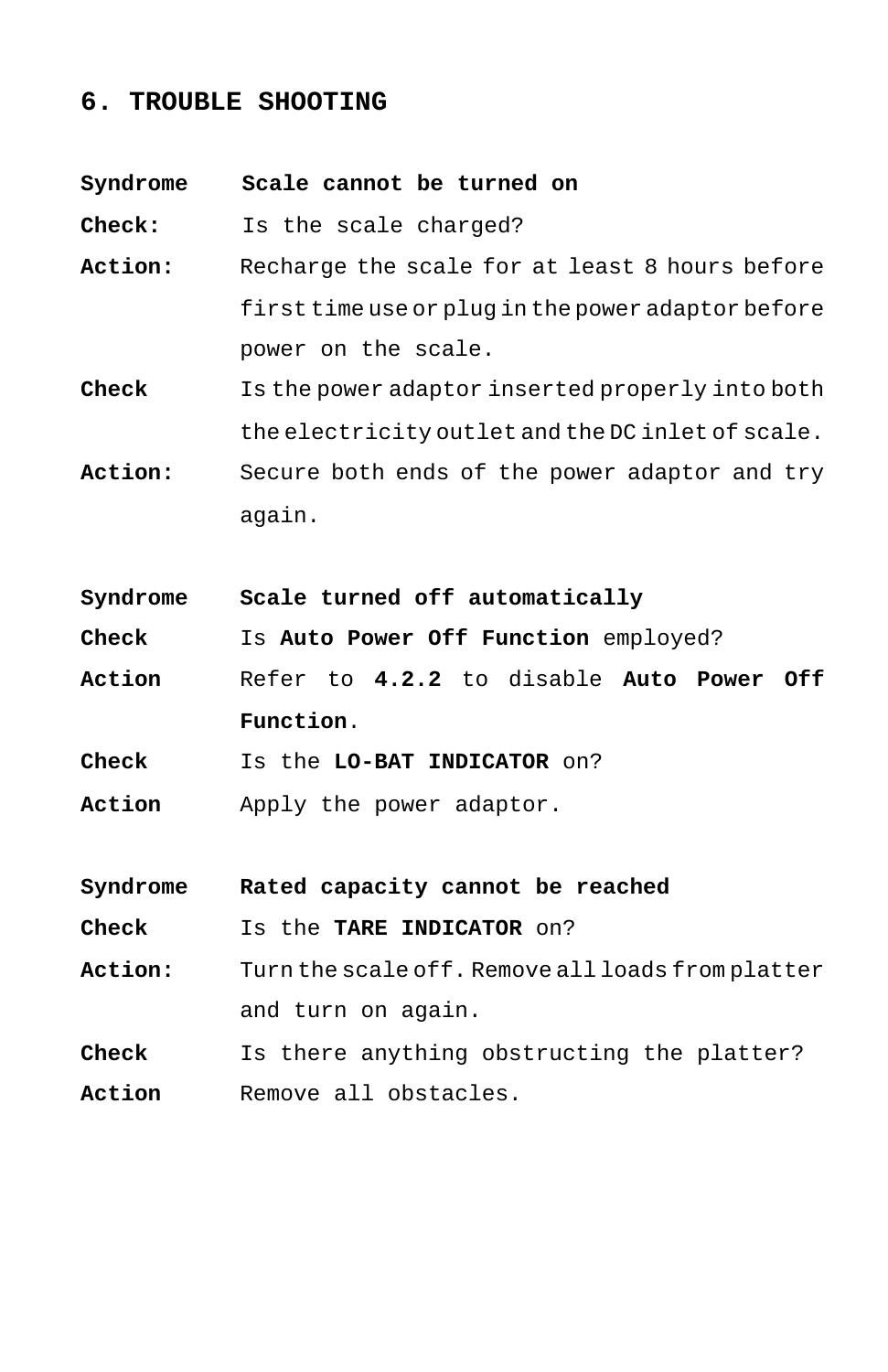| Syndrome | Weighing result is not accurate                  |  |  |  |  |
|----------|--------------------------------------------------|--|--|--|--|
| Check    | Is the scale placed in a level condition?        |  |  |  |  |
| Action   | Adjust the adjustable feet to a level condition. |  |  |  |  |
| Check    | Is the scale affected by airflow, vibration or   |  |  |  |  |
|          | RFI?                                             |  |  |  |  |
| Action:  | Place the scale away from all disturbances.      |  |  |  |  |
| Check    | Is the scale calibrated correctly?               |  |  |  |  |
| Action   | Contact your dealer.                             |  |  |  |  |
| Check    | Is the correct weight unit employed?             |  |  |  |  |
| Action   | Refer to 4.2.1 and 5.3 for weight unit setting   |  |  |  |  |
|          | and usage.                                       |  |  |  |  |
|          |                                                  |  |  |  |  |
| Syndrome | Blank display with only "kg" or "lb"             |  |  |  |  |
| Check    | Is the load applied to platter excess the rated  |  |  |  |  |
|          | capacity of scale?                               |  |  |  |  |
| Action   | Remove all loads from platter and try again.     |  |  |  |  |